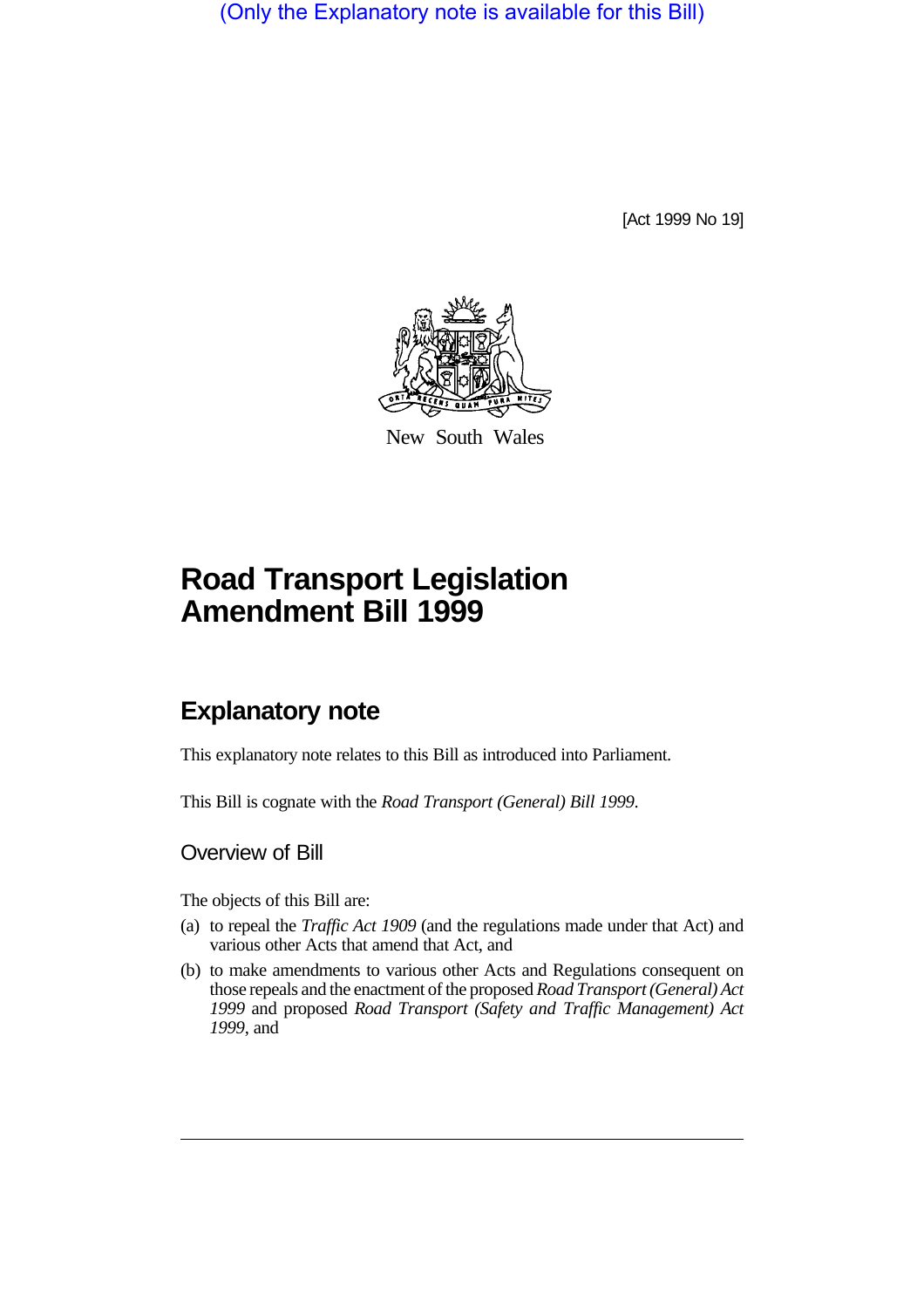Explanatory note

- (c) to amend the *Subordinate Legislation Act 1989*:
	- (i) to exempt certain proposed principal statutory rules from the requirement under that Act to prepare a regulatory impact statement in respect of matters involving the implementation of an intergovernmental agreement scheduled to the *National Road Transport Commission Act 1991* of the Commonwealth that have been the subject of regulatory assessment in accordance with such an agreement, and
	- (ii) to postpone the date of the staged repeal of certain regulations under the *Traffic Act 1909* from 1 September 1999 to 1 December 1999 to enable New South Wales to implement the proposed *Australian Road Rules* on the latter date in accordance with a nationally agreed timetable, and
- (d) to make interim amendments to the *Traffic Act 1909* and other amendments to the *Road Transport (Driver Licensing) Act 1998* and the *Road Transport (Vehicle Registration) Act 1997*.

#### Outline of provisions

**Clause 1** sets out the name (also called the short title) of the proposed Act.

**Clause 2** provides for the commencement of the proposed Act on a day or days to be appointed by proclamation, except for Schedule 4 (and so much of proposed section 4 as relates to Schedule 4) which commence on the date of assent.

**Clause 3** is a formal provision that repeals the Acts and regulations set out in Schedule 1.

**Clause 4** is a formal provision giving effect to the amendments to Acts and regulations set out in Schedules 2–4.

### **Schedule 1 Repeals**

**Schedule 1** repeals the following Acts and regulations:

*General Traffic Regulations 1916 General Traffic (Pedestrian) Regulations 1937 Motor Traffic Regulations 1935 Traffic Act 1909 No 5 Traffic Amendment (Confiscation of Keys and Driving Prevention) Act 1998 No 1*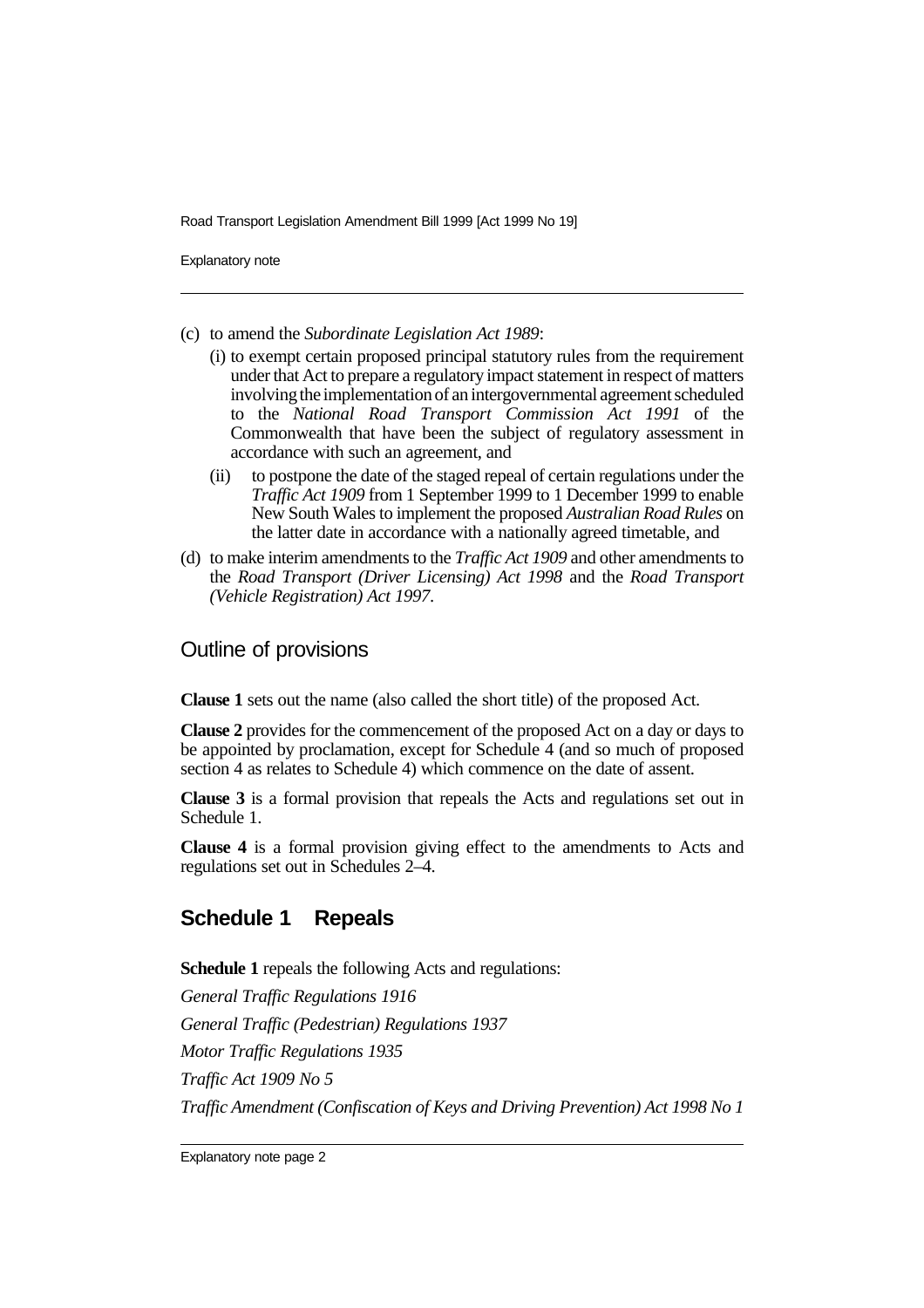Explanatory note

*Traffic Amendment (Disqualification for Speeding) Act 1997 No 132 Traffic Amendment (Learner Driver Supervisors) Act 1996 No 75 Traffic Amendment (Pay Parking Schemes) Act 1998 No 20 Traffic Amendment (Penalties and Disqualifications) Act 1998 No 70 Traffic Amendment (Speeding Anti-evasion Measures) Act 1998 No 152 Traffic Amendment (Street and Illegal Drag Racing) Act 1996 No 145 Traffic Amendment (Street and Illegal Drag Racing) Act 1997 No 74 Traffic Amendment (Tyre Deflation—Police Pursuits) Act 1998 No 112 Traffic Amendment (Variable Speed Limits) Act 1998 No 27 Traffic Amendment (Vehicle Identification) Act 1996 No 146 Traffic and Crimes Amendment (Menacing and Predatory Driving) Act 1997 No 75 Traffic Legislation Amendment Act 1997 No 115 Traffic (Savings and Transitional) Regulation 1993*

## **Schedule 2 Consequential amendment of Acts**

**Schedule 2** makes amendments to various Acts consequent on the repeal of the Acts and Regulations set out in Schedule 1 and the enactment of the proposed *Road Transport (General) Act 1999* and the proposed *Road Transport (Safety and Traffic Management) Act 1999*.

In particular, the following amendments should be noted:

#### **Road Transport (Driver Licensing) Act 1998 No 99 (Schedule 2.36)**

**Item [1]** inserts a note in the *Road Transport (Driver Licensing) Act 1998* explaining the inter-relationship between the Act, the proposed *Road Transport (General) Act 1999* and other road transport legislation.

**Items [3]** and **[16]** omit references to the Ministerial Council referred to in the *National Road Transport Commission Act 1991* of the Commonwealth and replace them with references to the successor body, namely, the Australian Transport Council.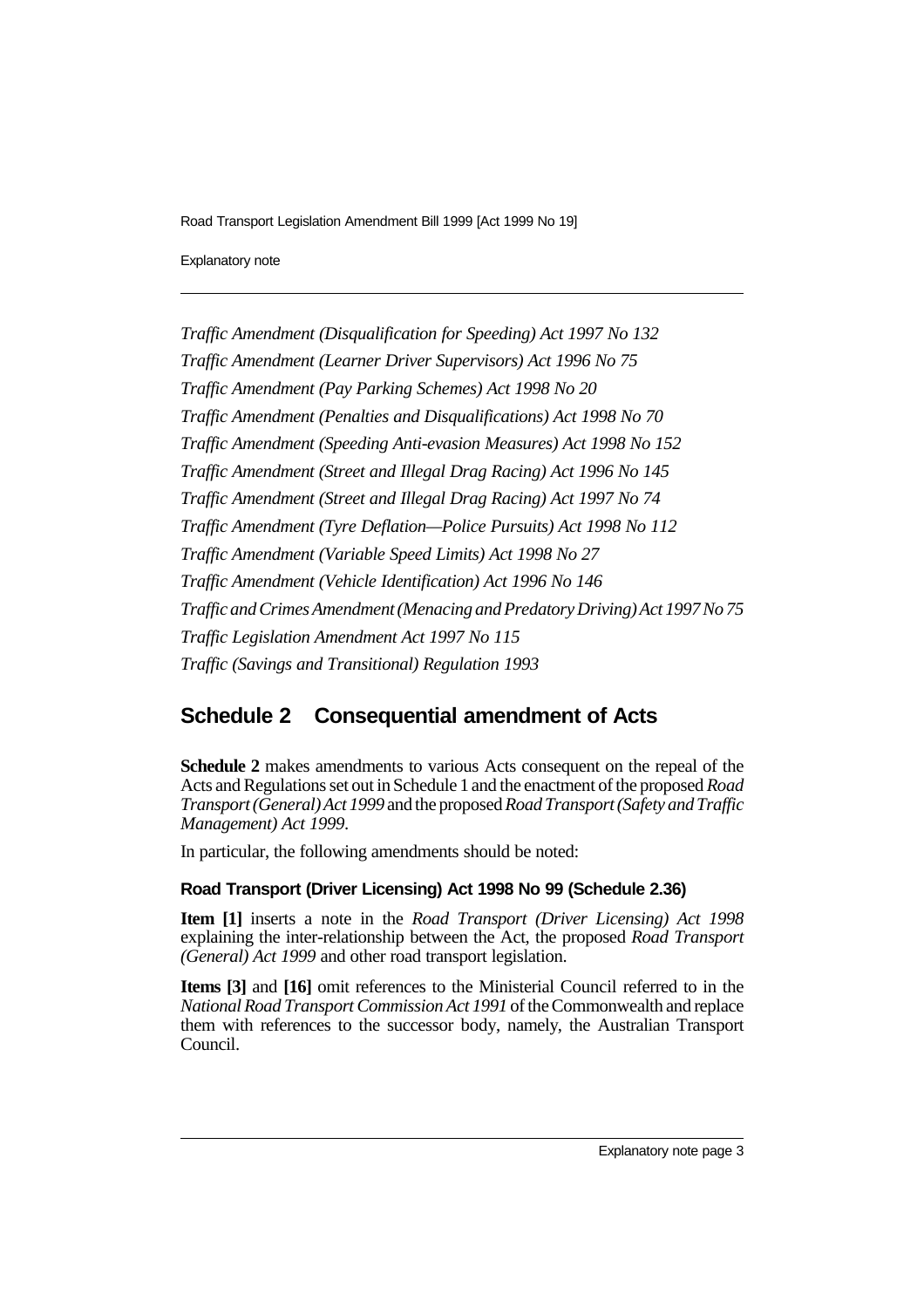Explanatory note

**Item [6]** omits section 25 (Production of licence to court) of the *Road Transport (Driver Licensing) Act 1998* because an equivalent provision will be located in proposed section 22 of the proposed *Road Transport (General) Act 1999*. It also re-enacts the provisions of sections 6 and 7A of the *Traffic Act 1909* as in force immediately before their repeal by Schedule 1 to the proposed Act.

**Items [4]**, **[7]**–**[12]**, **[15]**, **[17]** and **[18]** omit or amend provisions of the Act as a consequence of relevant provisions being located in the proposed *Road Transport (General) Act 1999*. Item [18] also amends the definition of *road related area* in the Dictionary of the Act to make it consistent with the definition of that expression in the proposed *Road Transport (General) Act 1999* and *Road Transport (Safety and Traffic Management) Act 1999* by including the shoulder of a road.

The other items make amendments that are consequential on the repeal of the *Traffic Act 1909* and the enactment of equivalent provisions in the proposed *Road Transport (Safety and Traffic Management) Act 1999*.

#### **Road Transport (Vehicle Registration) Act 1997 No 119 (Schedule 2.38)**

**Item [1]** inserts a note in the *Road Transport (Vehicle Registration) Act 1997* explaining the inter-relationship between the Act, the proposed *Road Transport (General) Act 1999* and other road transport legislation.

**Items [6]** and **[12]** re-enact sections 7B and 11C of the *Traffic Act 1909* as in force immediately before their repeal by Schedule 1.

**Items [2]**, **[4]**, **[5]**, **[7]**–**[11]**, **[13]** and **[14]** omit or amend provisions of the *Road Transport (Vehicle Registration) Act 1997* that are to be relocated in the proposed *Road Transport (General) Act 1999*. Item [2] also amends the definition of *road related area* in the Dictionary of the Act to make it consistent with the definition of that expression in the proposed *Road Transport (General) Act 1999* and *Road Transport (Safety and Traffic Management) Act 1999* by including the shoulder of a road.

**Item [3]** repeals section 15 (2) (j) as a consequence of the repeal of section 18A of the *Traffic Act 1909* and its replacement by proposed sections 7 and 43 of the proposed *Road Transport (General) Act 1999*.

#### **Transport Administration Act 1988 No 109 (Schedule 2.49)**

The amendments to the *Transport Administration Act 1988* re-enact in the Act provisions relating to the safety and traffic management functions of the Roads and Traffic Authority that are presently contained in Part 1A, Part 3C and Part 3D of the *Traffic Act 1909*.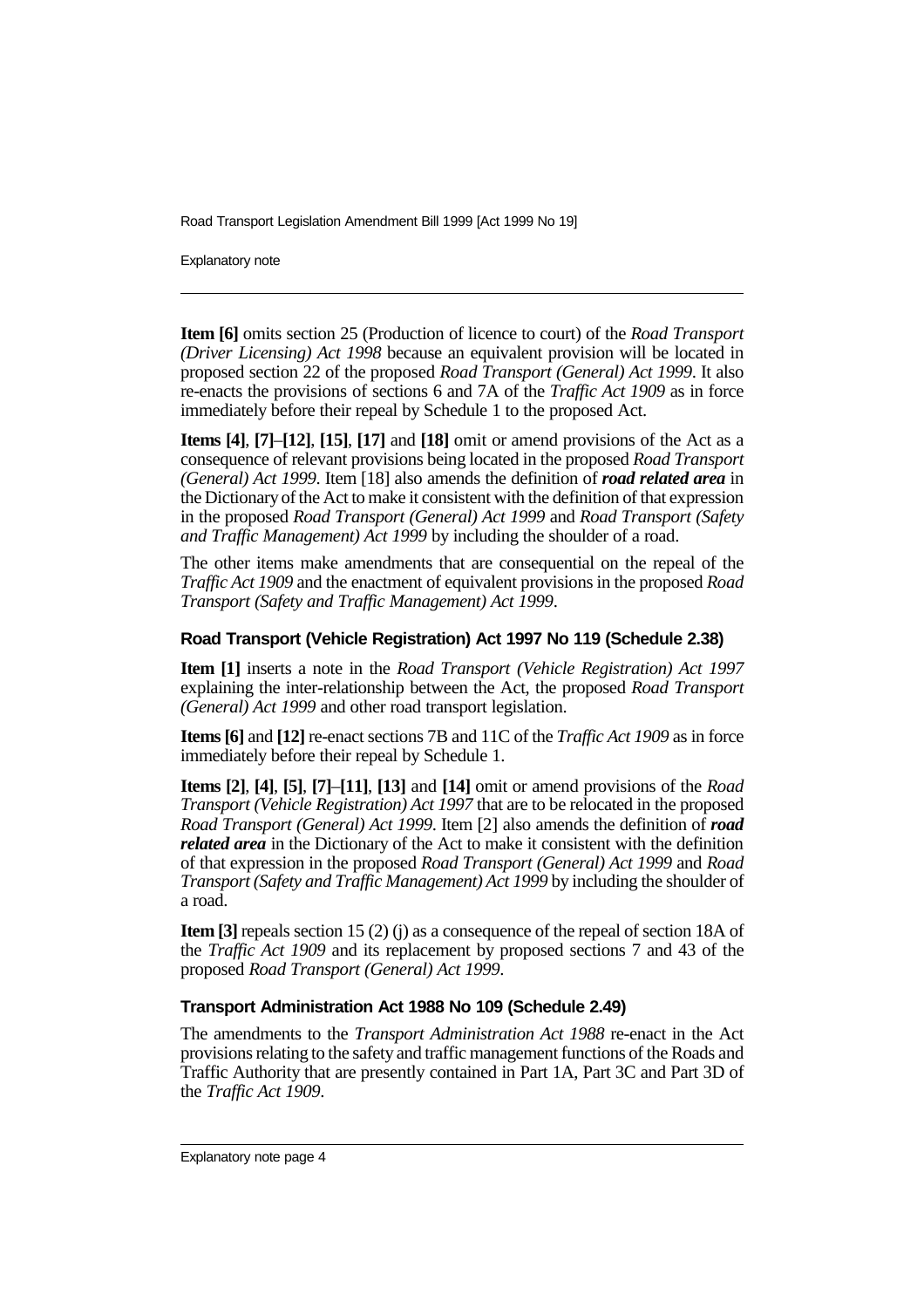Explanatory note

#### **Other important classes of amendments**

**Schedule 2** also replaces definitions of *owner* in provisions in various Acts that are presently defined in terms of concepts used in the *Traffic Act 1909* (for instance, the concept of owner in section 18A) and the *Road Transport (Vehicle Registration) Act 1997* (for instance, the concept of registered operator) with the concept of the responsible person of a vehicle within the meaning of the *Road Transport (General) Act 1999*. The introduction of this new concept will ensure that such definitions of *owner* will be consistently defined throughout the statute book.

## **Schedule 3 Consequential amendment of Regulations**

**Schedule 3** makes amendments to various Regulations consequent on the repeal of the Acts and Regulations referred to in Schedule 1 and the enactment of the proposed *Road Transport (General) Act 1999* and the proposed *Road Transport (Safety and Traffic Management) Act 1999*.

## **Schedule 4 Other amendment of Acts**

### **4.1 Road Transport (Driver Licensing) Act 1998 No 99**

**Items [1]** amends section 14 of the *Road Transport (Driver Licensing) Act 1998* to make clear that the accrual of demerit points will be taken into account for the purposes of that section whether or not a person holds an Australian driver licence.

**Item [2]** replaces section 14 (4) with a new provision to enable the Authority to refuse or otherwise deal with applications for a driver licence in accordance with proposed section 16A if the applicant has incurred 12 or more demerit points within a 3 year period ending on the day on which the applicant last committed an offence for which demerit points have been recorded against the applicant.

**Item [3]** amends section 16 (3) of the Act to make it clear that the Authority does not have to give a person a suspension notice under that section if it thinks that it would be more appropriate for it to deal with the person under proposed section 16A.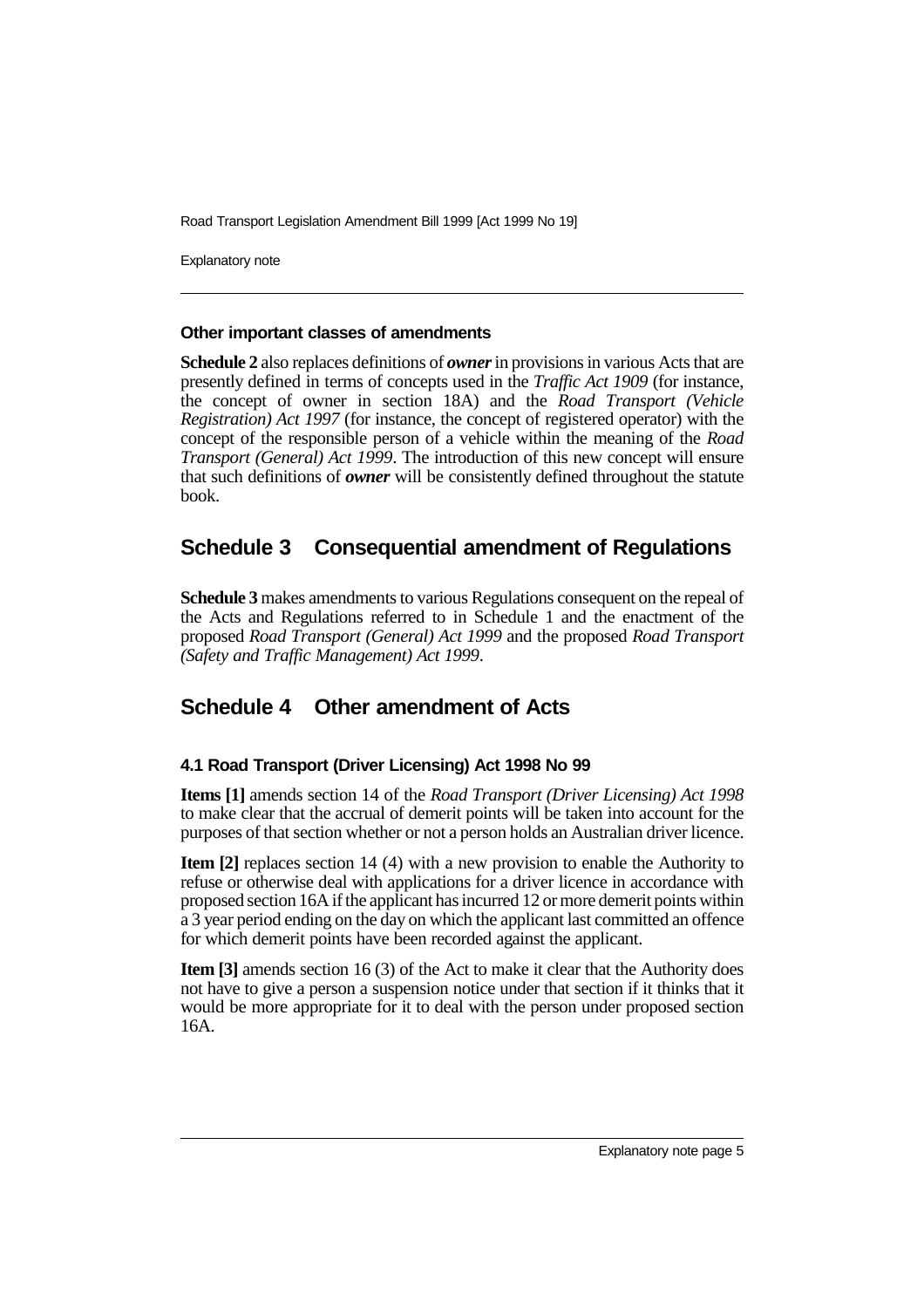Explanatory note

**Item [4]** amends section 16 (8) of the Act to enable a person who has incurred 12 or more demerit points within a 3 year period ending on the day on which the person last committed an offence for which demerit points have been recorded against the person to elect to be subject to a good behaviour requirement at any time before his or her licence is due to be suspended under the section. It also requires the election to be made in a form approved by the Authority. At present, the election needs to be made within 21 days before a notice of suspension is issued to the person and must be in writing.

**Item [5]** inserts a new section 16A in the Act to enable the Authority to determine applications for a licence by a person who has incurred 12 or more demerit points within a 3 year period ending on the day on which the person last committed an offence for which demerit points have been recorded against the person in a similar way as it determines suspensions under section 16. In particular, the new provision enables the Authority to serve notice on licence applicants who have incurred demerit points that they are ineligible to apply for licences for periods comparable to the periods of suspension referred to in section 16 (5). At present, the Authority must grant a new licence to such persons and then impose a period of suspension under section 16. The new provision will obviate the need to renew the licence and then suspend it.

**Items [6]** and **[7]** amend section 33 to allow the Authority to suspend driver licences for certain speeding offences as well as cancel licences.

**Item [8]** updates section 33 (5) by adding a reference to section 4A (5BA) of the *Traffic Act 1909*.

**Item [9]** makes it clear that if a person's licence expires during a suspension period imposed under section 16, 16A or 33 (as amended), the person will not be able to obtain another licence until the period expires and will be guilty of an offence of driving during a suspension period if he or she drives during the balance of the unexpired suspension period.

**Item [10]** makes an amendment in the nature of statute law revision to section 34.

**Item** [11] inserts a provision in Schedule 3 to validate an election by a holder of a driver licence before the commencement of Schedule 4.1 to the proposed Act to be of good behaviour for a specified period as an alternative to having his or her application for a licence refused by the Authority.

#### **4.2 Road Transport (Vehicle Registration) Act 1997 No 119**

The amendment to the *Road Transport (Vehicle Registration) Act 1997* enables the regulations to provide for the waiver and postponement of fees under that Act.